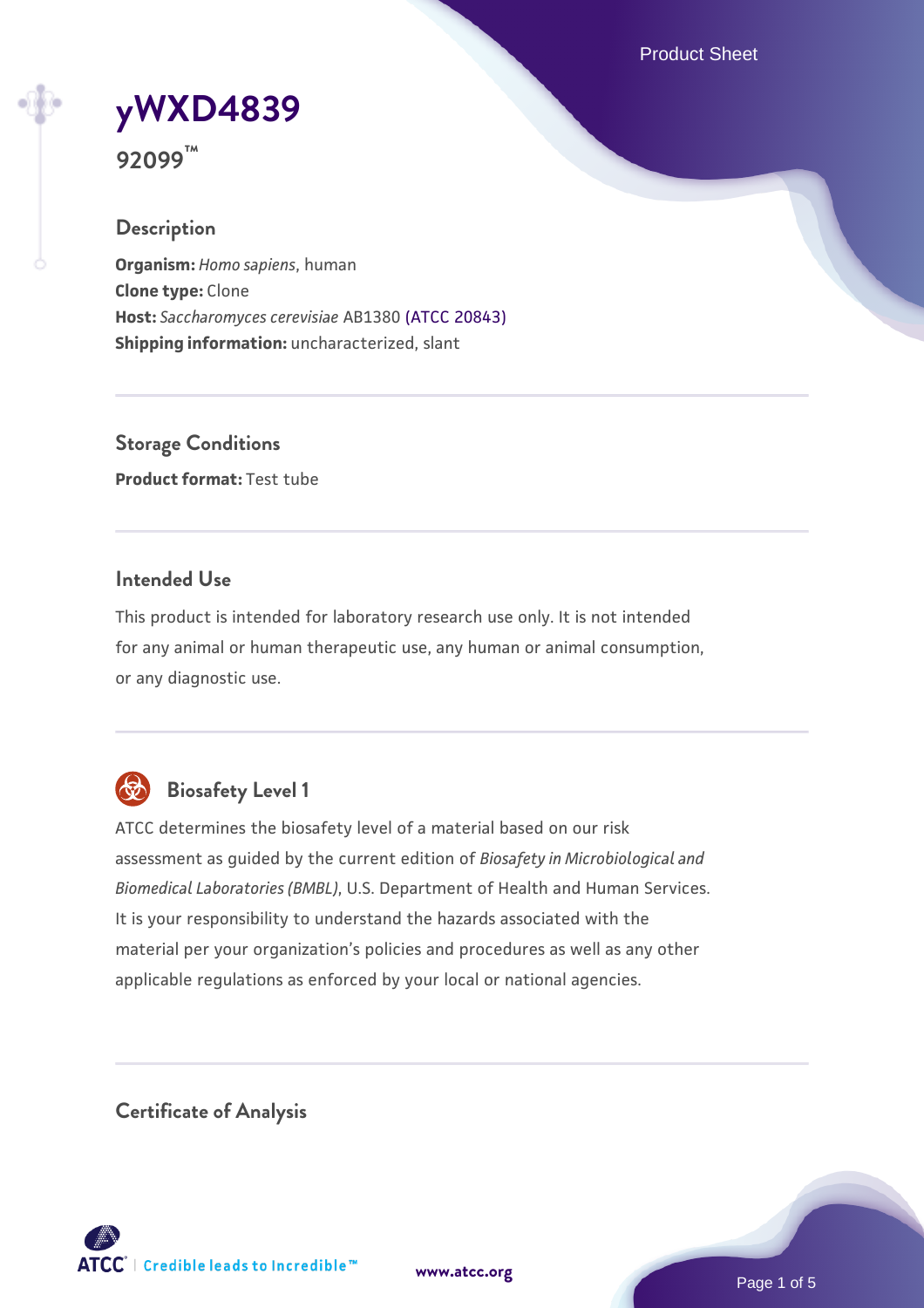### **[yWXD4839](https://www.atcc.org/products/92099)** Product Sheet **92099**

For batch-specific test results, refer to the applicable certificate of analysis that can be found at www.atcc.org.

# **Insert Information**

**Type of DNA:** genomic **Genome:** Homo sapiens **Chromosome:** X X pter-q27.3 **Gene name:** DNA Segment, single copy **Gene product:** DNA Segment, single copy [DXS3805] **Gene symbol:** DXS3805 **Contains complete coding sequence:** Unknown **Insert end:** EcoRI

# **Vector Information**

**Construct size (kb):** 300.0 **Intact vector size:** 11.454 **Vector name:** pYAC4 **Type of vector:** YAC **Host range:** *Saccharomyces cerevisiae*; *Escherichia coli* **Vector information:** other: telomere, 3548-4235 other: telomere, 6012-6699 Cross references: DNA Seq. Acc.: U01086 **Cloning sites:** EcoRI **Markers:** SUP4; HIS3; ampR; URA3; TRP1 **Replicon:** pMB1, 7186-7186; ARS1, 9632-10376

# **Growth Conditions**

**Medium:** 



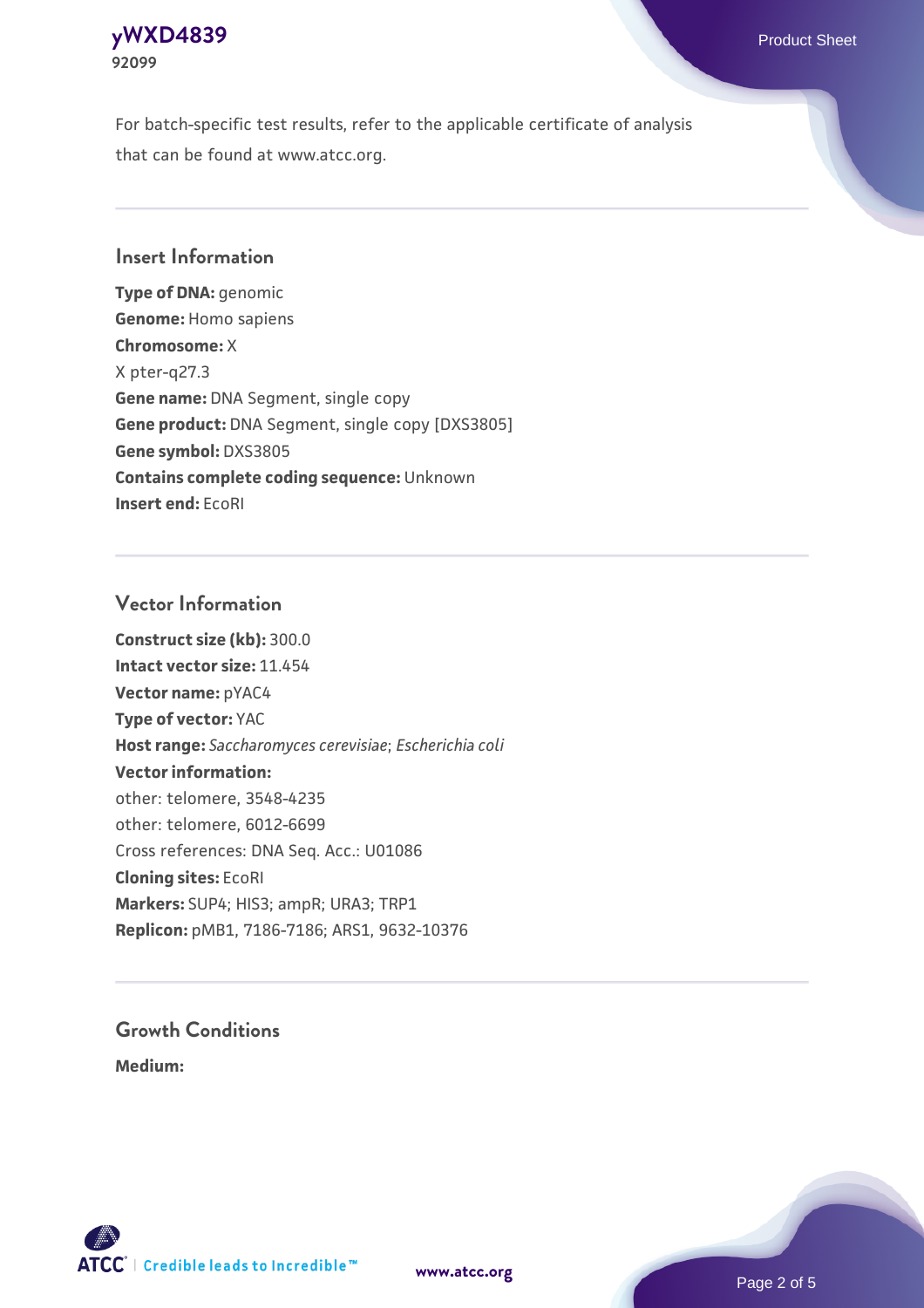#### **[yWXD4839](https://www.atcc.org/products/92099)** Product Sheet **92099**

[ATCC Medium 1245: YEPD](https://www.atcc.org/-/media/product-assets/documents/microbial-media-formulations/1/2/4/5/atcc-medium-1245.pdf?rev=705ca55d1b6f490a808a965d5c072196) **Temperature:** 30°C

#### **Notes**

More information may be available from ATCC (http://www.atcc.org or 703- 365-2620).

# **Material Citation**

If use of this material results in a scientific publication, please cite the material in the following manner: yWXD4839 (ATCC 92099)

# **References**

References and other information relating to this material are available at www.atcc.org.

# **Warranty**

The product is provided 'AS IS' and the viability of ATCC® products is warranted for 30 days from the date of shipment, provided that the customer has stored and handled the product according to the information included on the product information sheet, website, and Certificate of Analysis. For living cultures, ATCC lists the media formulation and reagents that have been found to be effective for the product. While other unspecified media and reagents may also produce satisfactory results, a change in the ATCC and/or depositor-recommended protocols may affect the recovery, growth, and/or function of the product. If an alternative medium formulation or reagent is used, the ATCC warranty for viability is no longer



**[www.atcc.org](http://www.atcc.org)**

Page 3 of 5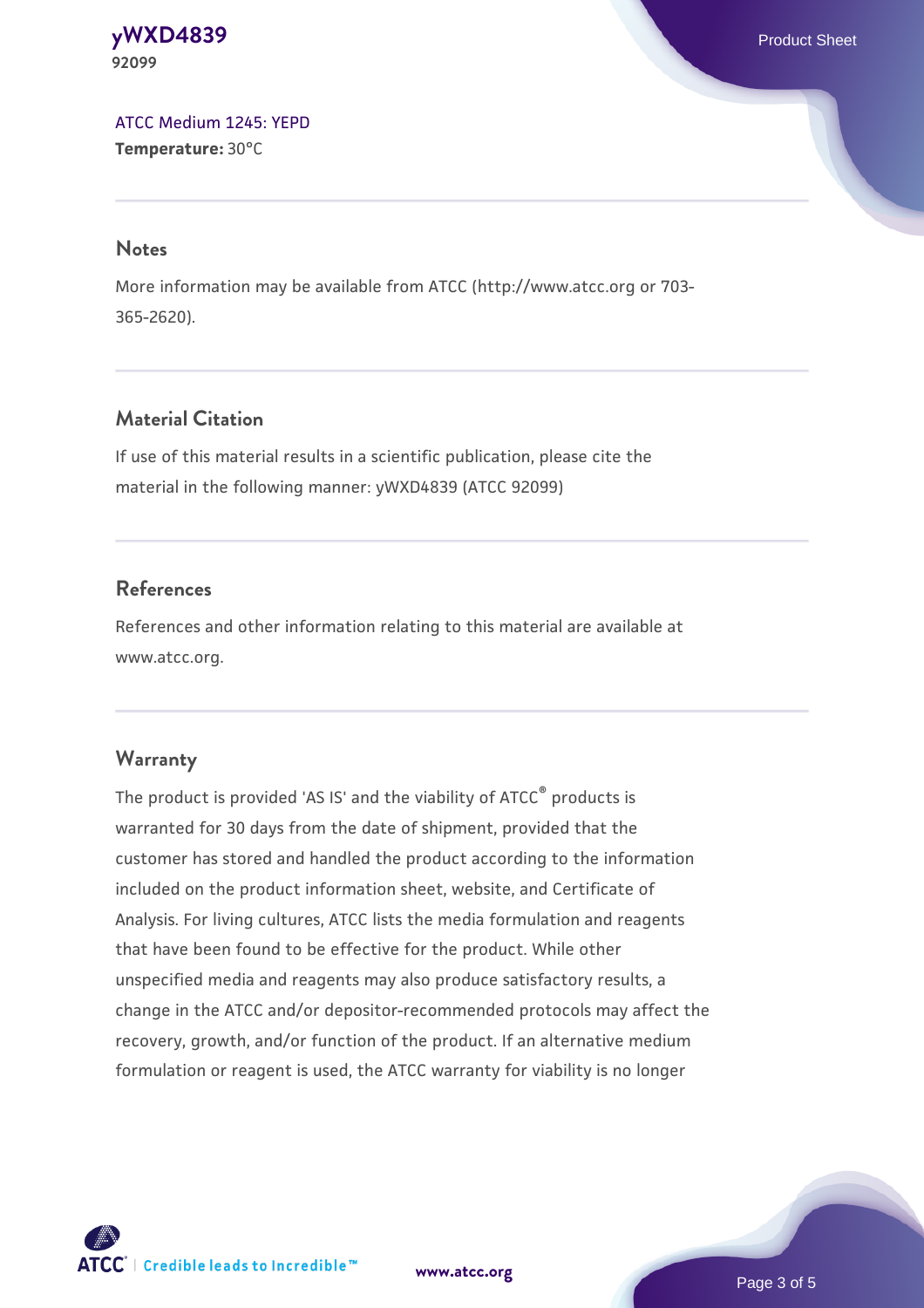**[yWXD4839](https://www.atcc.org/products/92099)** Product Sheet **92099**

valid. Except as expressly set forth herein, no other warranties of any kind are provided, express or implied, including, but not limited to, any implied warranties of merchantability, fitness for a particular purpose, manufacture according to cGMP standards, typicality, safety, accuracy, and/or noninfringement.

#### **Disclaimers**

This product is intended for laboratory research use only. It is not intended for any animal or human therapeutic use, any human or animal consumption, or any diagnostic use. Any proposed commercial use is prohibited without a license from ATCC.

While ATCC uses reasonable efforts to include accurate and up-to-date information on this product sheet, ATCC makes no warranties or representations as to its accuracy. Citations from scientific literature and patents are provided for informational purposes only. ATCC does not warrant that such information has been confirmed to be accurate or complete and the customer bears the sole responsibility of confirming the accuracy and completeness of any such information.

This product is sent on the condition that the customer is responsible for and assumes all risk and responsibility in connection with the receipt, handling, storage, disposal, and use of the ATCC product including without limitation taking all appropriate safety and handling precautions to minimize health or environmental risk. As a condition of receiving the material, the customer agrees that any activity undertaken with the ATCC product and any progeny or modifications will be conducted in compliance with all applicable laws, regulations, and guidelines. This product is provided 'AS IS' with no representations or warranties whatsoever except as expressly set forth herein and in no event shall ATCC, its parents, subsidiaries, directors, officers, agents, employees, assigns, successors, and affiliates be liable for indirect, special, incidental, or consequential damages of any kind in connection with or arising out of the customer's use of the product. While reasonable effort is made to ensure authenticity and reliability of materials on deposit, ATCC is not liable for damages arising from the misidentification or



**[www.atcc.org](http://www.atcc.org)**

Page 4 of 5